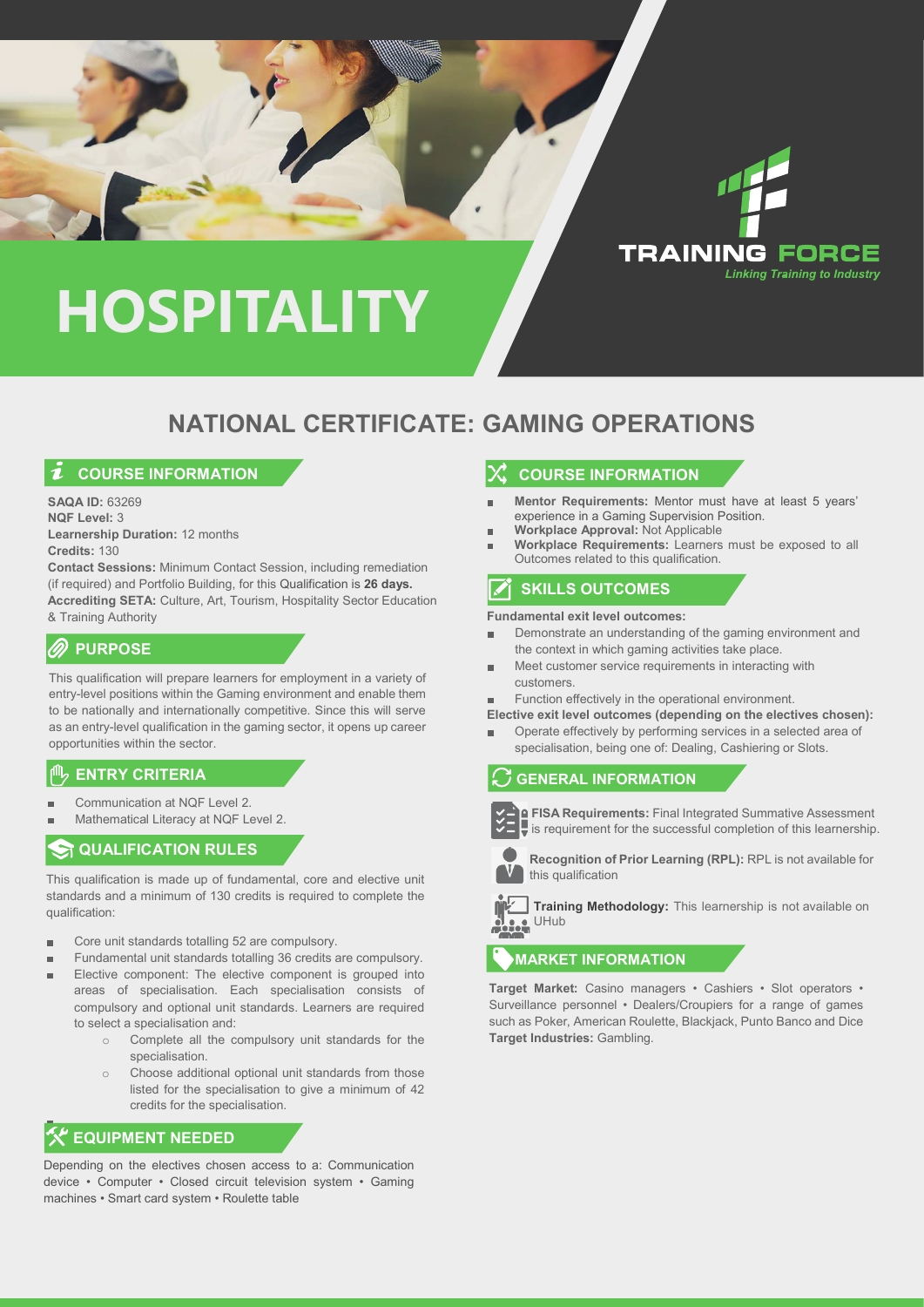

#### **UNIT STANDARDS**

#### **Cluster 1 - Compliance in a Gaming Environment**

| <b>Outcome</b> | <b>SAQA ID</b> | Name of Unit Standard                                                                     | <b>Credits</b> |
|----------------|----------------|-------------------------------------------------------------------------------------------|----------------|
| Core           | 113904         | Explain How Money Laundering Legislation Impacts On Monetary Transactions In South Africa |                |
| Core           | 258056         | Understand Compliance In A Casino Environment                                             |                |
| Core           | 242815         | Apply The Organisation's Code Of Conduct In A Work Environment                            |                |
| Core           | 252217         | Comply With Organisational Ethics                                                         |                |

**Recommended training days for Cluster 1 is 3 days** ×

#### **Cluster 2 – Numeracy– Credit Accumulation Transfer is applicable to the unit standards below**

| <b>Outcome</b> | <b>SAQA ID</b> | <b>Name of Unit Standard</b>                                                                                                                                 | <b>Credits</b> |
|----------------|----------------|--------------------------------------------------------------------------------------------------------------------------------------------------------------|----------------|
| Fundamental    | 9010           | Demonstrate An Understanding Of The Use Of Different Number Bases And Measurement Units and an<br>Awareness Of Error In The Context Of Relevant Calculations |                |
| Fundamental    | 9013           | Describe, Apply, Analyse And Calculate Shape and Motion In 2-And 3-Dimensional Space In Different<br>Contexts                                                | 4              |
| Fundamental    | 7456           | Use Mathematics To Investigate And Monitor The Financial Aspects Of Personal, Business and<br>national Issues                                                |                |

**Recommended training days for Cluster 2 is 2 days**  $\blacksquare$ 

### **Cluster 3 – Work in a Team**

| <b>Outcome</b> | <b>SAQA ID</b> | <b>Name of Unit Standard</b>                                                        | <b>Credits</b> |
|----------------|----------------|-------------------------------------------------------------------------------------|----------------|
| Core           | 244572         | Describe How To Manage Workplace Relationships                                      |                |
| Core           | 243947         | Develop Self Within The Job Role                                                    |                |
| Core           | 243954         | Understand The Need For Cultural Awareness In Dealing With Customers And Colleagues |                |
| Core           | 242811         | Prioritise Time And Work For Self And Team                                          |                |

**Recommended training days for Cluster 3 is 3 days**  $\blacksquare$ 

#### **Cluster 4 – Customer Service**

| <b>Outcome</b> | <b>SAQA ID</b> | <b>Name of Unit Standard</b>                                              | <b>Credits</b> |
|----------------|----------------|---------------------------------------------------------------------------|----------------|
| Core           | 123258         | <b>Foster And Maintain Customer Relations</b>                             |                |
| Elective       | 258071         | Assist In Dealing With Problem And Pathological Gambling In The Workplace |                |
|                |                | .                                                                         |                |

**Recommended training days for Cluster 4 is 1 day**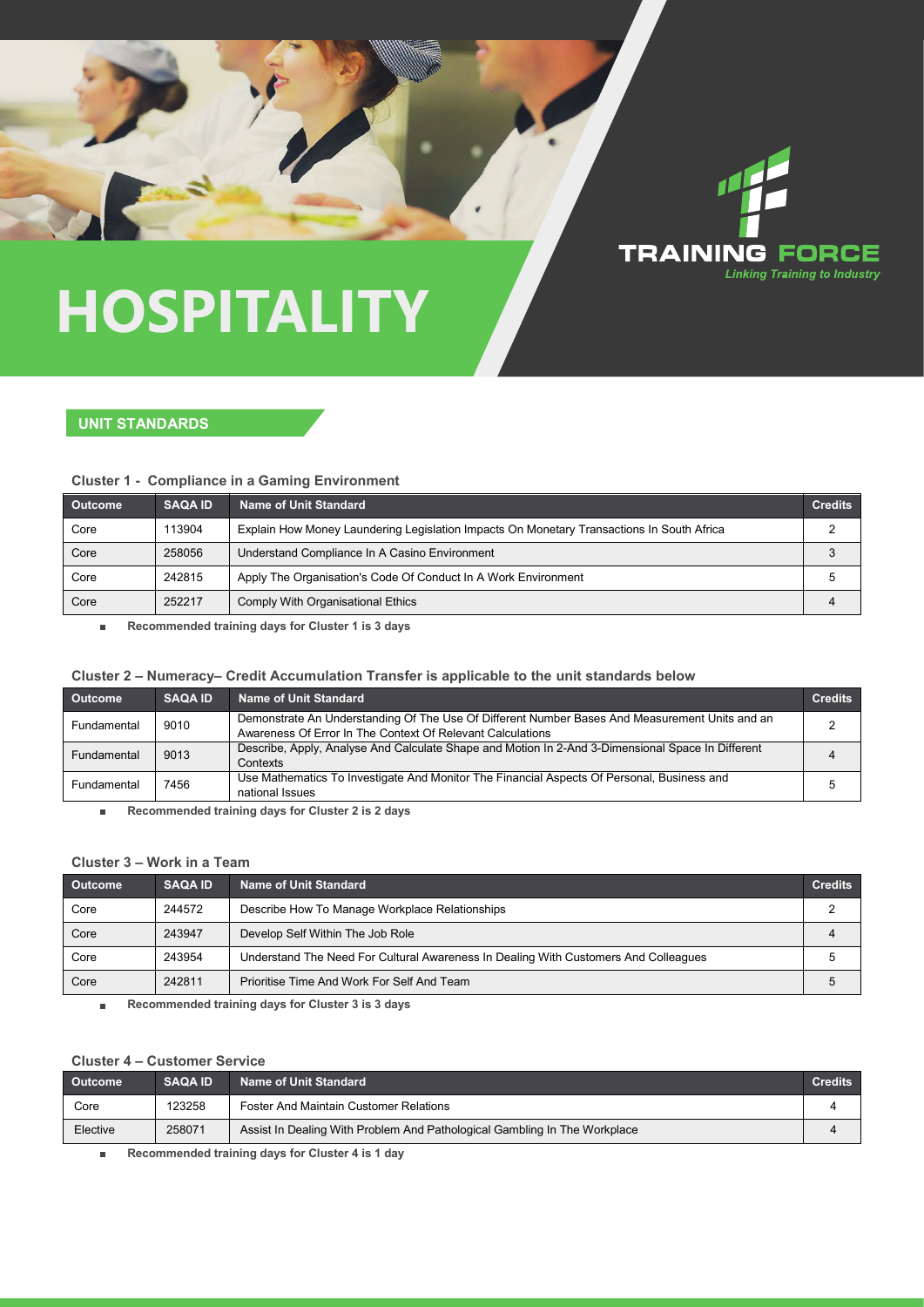

#### **Cluster 5 (Part 1) – Communication in a Gaming Environment**

| <b>Outcome</b> | <b>SAQA ID</b> | <b>Name of Unit Standard</b>                             | <b>Credits</b> |
|----------------|----------------|----------------------------------------------------------|----------------|
| Core           | 114979         | Operate A Computer Workstation In A Business Environment |                |
|                |                |                                                          |                |

**Recommended training days for Cluster 5 part 1 is 1 day**   $\blacksquare$ 

#### **Cluster 5 (Part 2) – Numeracy – Credit Accumulation Transfer is applicable to the unit standards below**

| <b>Outcome</b> | <b>SAQA ID</b> | Name of Unit Standard                                               | Credits |
|----------------|----------------|---------------------------------------------------------------------|---------|
| Fundamental    | 119472         | Accommodate Audience And Context Needs In Oral/Signed Communication |         |
| Fundamental    | 119457         | Interpret And Use Information From Texts                            |         |

**Recommended training days for Cluster 5 part 2 is 2 days** ×

#### **Cluster 5 – Communication in a Gaming Environment (Part 3) – Credit Accumulation Transfer is applicable to the highlighted unit standards below**

| <b>Outcome</b> | <b>SAQA ID</b> | <b>Name of Unit Standard</b>                                            | <b>Credits</b> |
|----------------|----------------|-------------------------------------------------------------------------|----------------|
| Fundamental    | 9012           | Investigate Life And Work Related Problems Using Data And Probabilities |                |
| Fundamental    | 119467         | Use Language And Communication In Occupational Learning Programmes      |                |
| Fundamental    | 119465         | Write/Present/Sign Texts For A Range Of Communicative Contexts          |                |

**Recommended training days for Cluster 5 part 3 is 3 days**  $\blacksquare$ 

#### **Cluster 6 – Occupational Health and Safety**

| <b>Outcome</b> | <b>SAQA ID</b> | Name of Unit Standard                                                           | <b>Credits</b> |
|----------------|----------------|---------------------------------------------------------------------------------|----------------|
| Core           | 116520         | Apply Safety, Health And Environmental Principles And Procedures In A Workplace |                |
| Core           | 244574         | Apply Knowledge Of HIV/AIDS To A Specific Business Sector And A Workplace       |                |
| Core           | 113852         | Apply Occupational Health, Safety And Environmental Principles                  | 10             |

**Recommended training days for Cluster 6 is 3 days**  $\blacksquare$ 

#### **Cluster 7 (Option 1) – Dealing Casino Games**

| <b>Outcome</b> | <b>SAQA ID</b> | <b>Name of Unit Standard</b>                | <b>Credits</b> |
|----------------|----------------|---------------------------------------------|----------------|
| Elective       | 258045         | Handle Casino Chips                         |                |
| Elective       | 258057         | Deal American Roulette                      | 16             |
| Elective       | 258043         | Comply With Security Procedures For Dealers |                |
| Elective       | 258062         | Recognise And Report Customer Cheat Moves   |                |
| Elective       | 258041         | Manage The Float In A Gaming Environment    |                |
| Elective       | 258059         | Deal Blackjack                              |                |

**Recommended training days for Cluster 7 option 1 is 8 days**